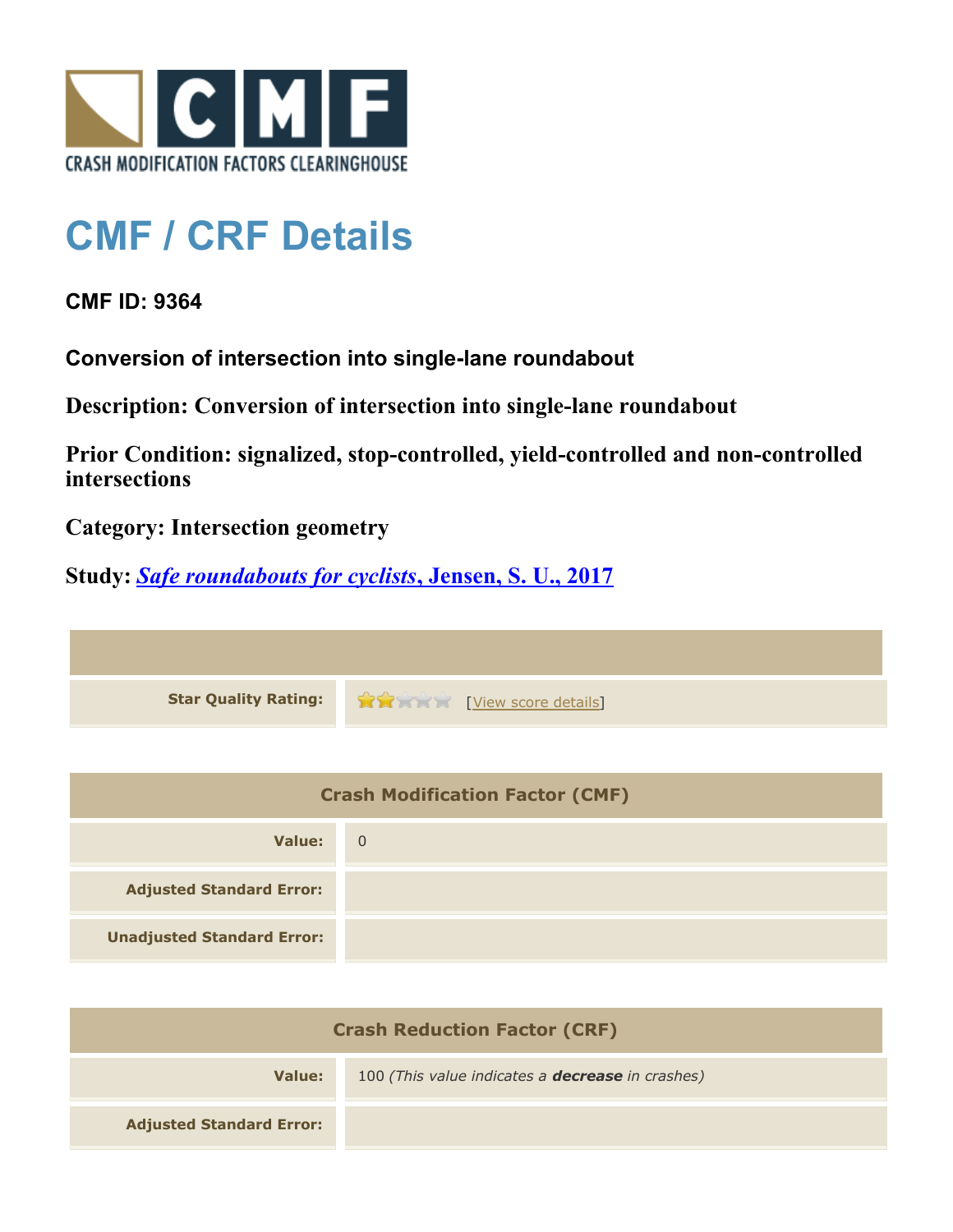| <b>Applicability</b>       |                   |
|----------------------------|-------------------|
| <b>Crash Type:</b>         | Other             |
| <b>Crash Severity:</b>     | All               |
| <b>Roadway Types:</b>      | Not specified     |
| <b>Number of Lanes:</b>    |                   |
| <b>Road Division Type:</b> | All               |
| <b>Speed Limit:</b>        | 40km/h to 130km/h |
| <b>Area Type:</b>          | All               |
| <b>Traffic Volume:</b>     |                   |
| <b>Time of Day:</b>        | All               |

## *If countermeasure is intersection-based*

| <b>Intersection Type:</b>         | Roadway/roadway (not interchange related) |
|-----------------------------------|-------------------------------------------|
| <b>Intersection Geometry:</b>     | No values chosen.                         |
| <b>Traffic Control:</b>           | Not specified                             |
| <b>Major Road Traffic Volume:</b> |                                           |
| <b>Minor Road Traffic Volume:</b> |                                           |

| <b>Development Details</b>      |  |
|---------------------------------|--|
| <b>Date Range of Data Used:</b> |  |
| <b>Municipality:</b>            |  |
| State:                          |  |